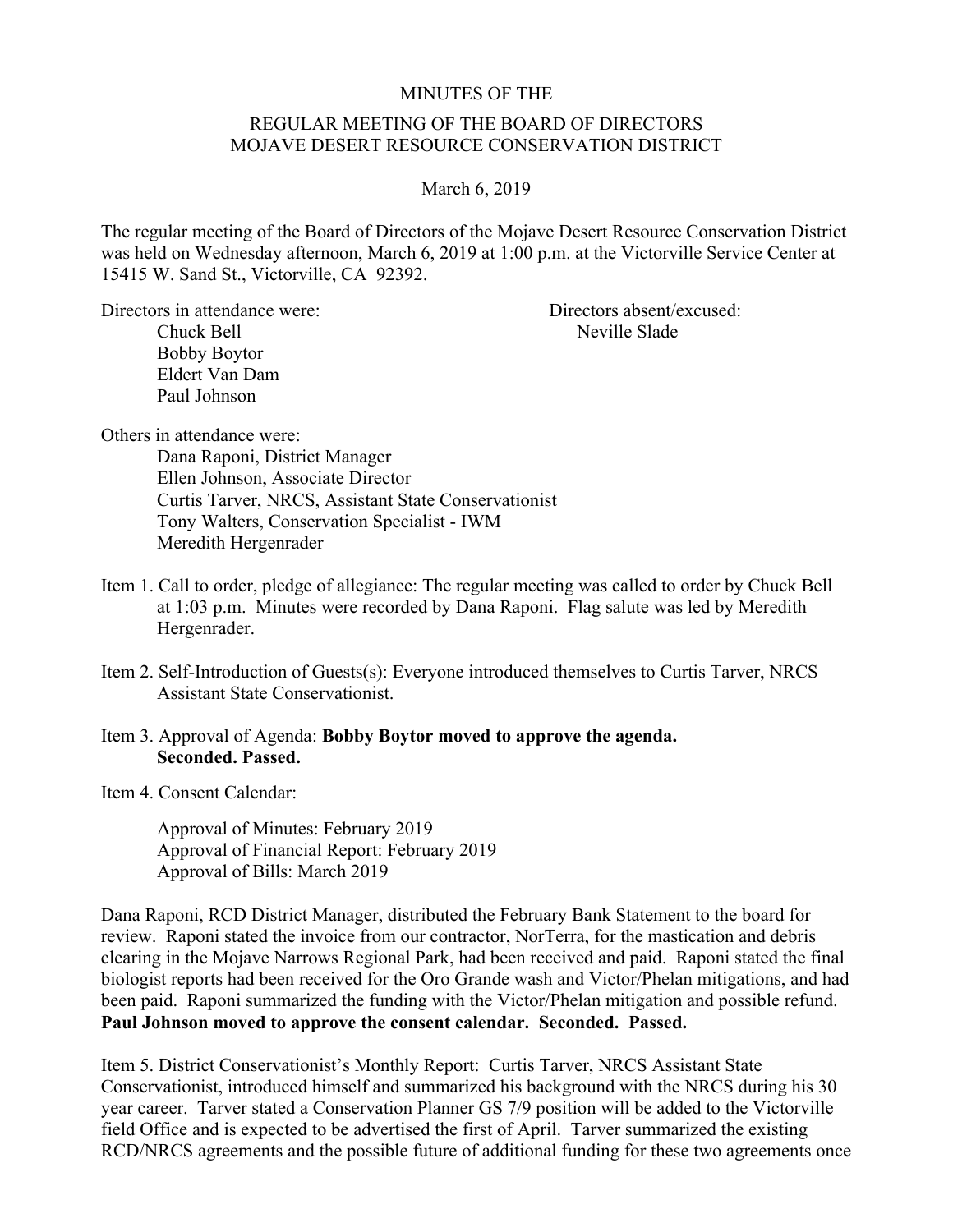the Farm Bill is finalized. Tarver summarized the process of the NRCS programs moving forward based on the new Farm Bill and the amount of funding needing to be obligated. Discussion followed on the pending contracts from last year and the process needed to obligate and fund them with the new Farm Bill.

Item 6. District Manager's Report: Dana Raponi, RCD district manager, discussed the invoices being sent for reimbursements, for both the mitigations and the bio fund mastication.

Item 7. ReLeaf Project: Cheryl Nagy's report was in the director books for review. Raponi reviewed the ReLeaf program for Tarver and stated Nagy is a grant funded part time employee. Raponi stated Nagy is inquiring with Edison on their grant program for this cycle and CalFire on any possible funding from them.

Item 8. Irrigation Water Management: Tony Walters, Irrigation Water Management Specialist, stated he has been focusing on community outreach and education. Walters stated he had attended a work shop at the Victor Valley Museum where most all of the informational material had been exhausted. Walters summarized the focus of a Baja Sub Advisory Committee meeting in Newberry Springs he had attended. Walters referred to a flyer advertising a Water Education Day in Joshua Tree he will be attending as well. Walters stated Nick Schneider at MWA, has asked that he would distribute AWAC materials at his IWM event tables, as well as RCD and NRCS informational materials. Walters stated he will be presenting two workshops for the city of Victorville. One workshop will be in March and another one for Spanish speaking attendees in April. Both workshops will be on Water Irrigation and Conservation. Walters discussed the NRI training in Arizona Luis Cortes and he had attended. Walters stated Victor Valley College students from four classes will be at Las Flores Ranch on March 19 to go over the range management, irrigation and GIS opportunities at the ranch, in connection with the Las Flores Ranch Management Project. Waters reported the NRI program this year should be about 60 points to map and collect data for.

Item 9. Mojave Weed Management Area: Raponi stated CDFA has acquired 2 million to spend on invasive plant control projects, and has released RFP's for projects through weed management areas. Raponi stated she has sent out information to the Mojave Weed Management Area group but has not received any responses. The application release and deadline dates leave a very quick turn around time, so the projects need to be 'shovel ready'. Bell suggested applying for funding for Tamarisk removal/retreatment in the Barstow Area and contacting BLM for projects with Sahara Mustard. After discussion Raponi will do some more research on the funding.

Item 10. Old Business:

- a. RC&D Program Update: Nothing new at this time.
- b. Conservation Easements/Mitigation: Raponi stated the Oro Grande Wash and the Recurrent Energy (Victor-Phelan) mitigations are both complete and can be removed from the mitigations. Raponi reported we are waiting for an HMMP from Frontier Homes on a mitigation and another mitigation for a Solar project in the Victorville area.
	- 1. Recurrent Energy (Victor-Phelan)
	- 2. Oro Grande Wash (MWA)
	- 3. Sun Power
	- 4. Barstow Sanitary Landfill
- c. Mojave Water Agency FY 2017-2018 Weed Removal Program: Bell stated we will not know the status of the tamarisk until spring.
- d. Sand Blow/Fugitive Dust/Erosion Control: Bell discussed renewing the project of clearing the Hilardes field and planting grain to retard sand blow across Harvard road.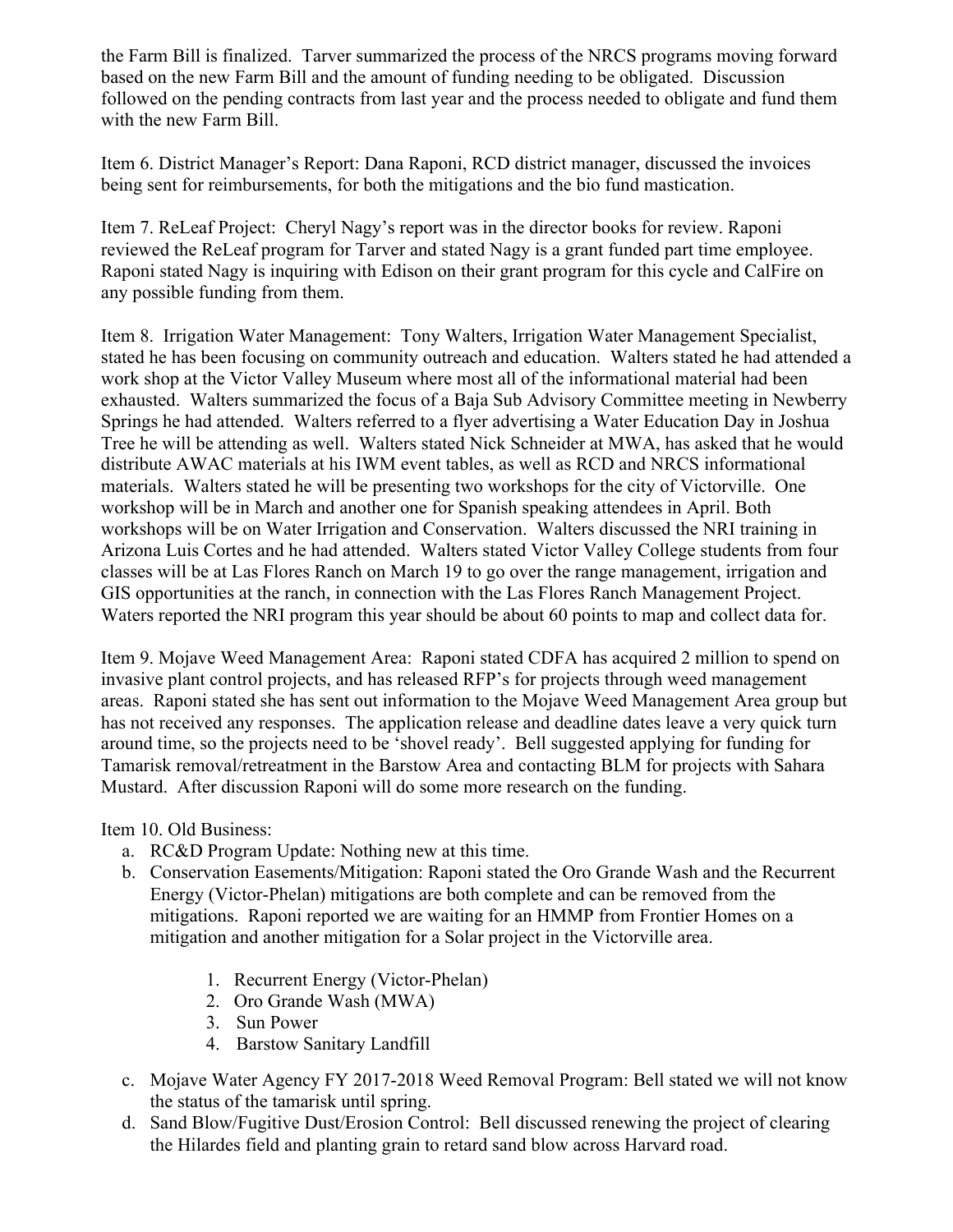- e. Dairy Issues: Eldert Van Dam stated Lahontan Water Board had a meeting in Perris concerning new funds and new fees. Van Dam summarized the environmental certification leading to discounted fees and the new rules for future fees. Discussion followed. Bell stated the order for the Confined Animal Facilities has been delayed as they are now including all Confined Animal Facilities including horses, goats, cows etc. Discussion followed on nitrate sources and possible alternatives to dissipate the nitrates. Tarver asked if any of the dairies were utilizing NRCS program funds. Discussion followed.
- f. Update on Camp Cady: Raponi stated the battery for the Hobo Weather station has been replaced. Data has been retrieved back to October 2018.
- g. Raven Issue: Nothing new at this time.
- h. Grant Funding Opportunities:
	- 1. 2019 Specialty Block Grant: Nothing new at this time.
- i. Tamarisk Bio Control: Paul Johnson asked about the reemergence of the tamarisk beetle for the coming year. Discussion followed on where signs of the tamarisk beetle have been in past years.
- j. Regulations for Standards for Different Levels' of Mulch/Compost: Nothing new at this time.
- k. Federal Review of DRECP RCD Involvement: Nothing new at this time.
- l. Comments on the WMRNP Plan Amendment: Nothing new at this time.
- m. Ramp Down in Baja to 35% Possible RCD Assistance with Relation to the Old Baja Plan: Ellen Johnson stated the water ramp down is now at 30% and expected to go to 25%. Ellen Johnson distributed handouts to the board concerning possible projects developed for the Baja Areawide Sustainability Plan through NRCS and the RCD. Ellen Johnson stated projects needed to be sponsored to be considered for the Integrated Regional Water Management Plan. Ellen Johnson inquired if any of the projects listed on the handouts were in the RCD purview. Discussion followed on the Kane wash basin, Kewit pits, shovel readiness of projects and water rights.
- n. Industrial Hemp: Paul Johnson stated he had heard San Bernardino County doesn't want to permit the Industrial Hemp because they don't have the capability of distinguishing the industrial hemp from the THC. Bell stated Bobbie Wilhite, San Bernardino County Agricultural Commissioner, wants to wait for the State of California to come up with regulations. So far the State has regulations on permit fees. The County is waiting for the state regulations to be adopted before they develop San Bernardino county regulations. Discussion followed.
- o. Attempt to Exempt Well/Pump Rigs via Legislation: Bell stated he and a local well driller attended a meeting with Assemblyman Obernolte concerning well rigs and pump rigs being exempt from diesel engine upgrade via legislation. Bell stated they think the well and pump rigs are exempt from tier four. Discussion followed on how recent the regulations are that state "well and pump rigs are exempt", and the possibility of going through Obernolte's office to enact legislation to exempt the well and pump rigs if the regulations are too old.
- p. Mojave Narrows Fire Protection & Restoration Plan: Raponi stated Fish and Wildlife didn't want to do any more mastication in the riverbed until they could do a management plan. Bell stated Rick Piercy needed to gather a smaller group to determine the next steps for the Mojave Narrows Fire Protection and Restoration Plan.
- q. RCD Investment Policy: Raponi distributed example Investment policies to the board to review. Bell stated he preferred the example of the Investment Policy from Inland Empire RCD of the examples given to the board. Raponi distributed the rate for Certificates of Deposit at Desert Community Bank. Discussion followed on various investment vehicles allowed to be used for investment and where they can be obtained. **Paul Johnson moved to adopt Inland Empire RCD's Investment of district funds policy. Seconded. Passed.**  Discussion followed.
- r. RCD/NRCS Workgroup Meeting: Raponi reported Holly Shiralipour wanted to hold three workgroup meetings. Raponi stated Shiralipour wanted to have one in the Needles area, one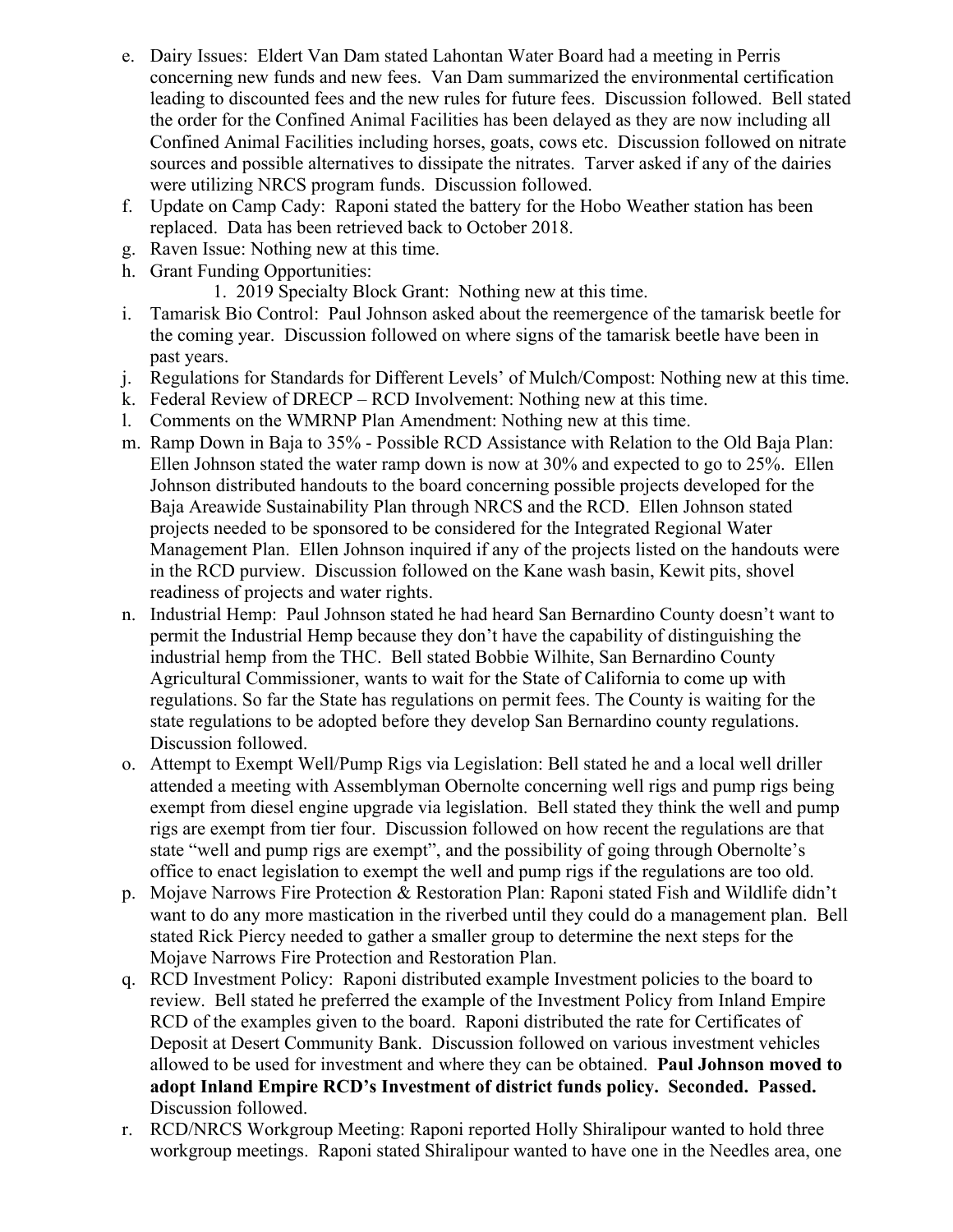in the Victorville area and one in the San Bernardino Mountains in conjunction with the Redlands field office. Raponi stated Shiralipour wanted to have a speaker on Hemp to attend the meetings.

s. Assistance to MDLT for Weed Removal/Restoration at its Palisades Ranch: Bell stated to leave this item on the agenda, however, the kind of assistance we can provide will probably be Tamarisk and Arundo removal.

Item 11. New Business:

- **a.** Board Approval of Associate Members Pat Flannigan and Meredith Hergenrader: **Paul Johnson moved to approve Pat Flannigan and Meredith Hergenrader as associate board members to the Mojave Desert RCD. Seconded. Passed.**
- b. 700 Forms: Raponi stated the Annual Statement of Economic Interests (Form 700) are due by April 2, 2019, and distributed the 2019 forms to the board members. Discussion followed.
- c. Composting Operations to Deal with Manures: Nothing new at this time.
- d. Projects for 2019/2020 MWA Workplan: Raponi stated in conversation with Alisa Elmsworth, Fish and Wildlife didn't want to allot any more funds for mastication, however if there was another project with the tamarisk treatment in the Exhibit H area she could possibly fund it in 2019/2020. Raponi stated she had talked to Jackie Lindgren and phase III of the Tamarisk and Arundo Eradication project could be retreated. Discussion followed on when to begin negotiation's for the MWA Workplan 2019-2020.
- e. Range Camp 2019 June 16-21, 2019: Raponi stated Range Camp 2019 is coming up for June 16-21, 2019 at Half Moon Bay. Raponi stated the applications needed to be received by April 26, 2019. Raponi stated last year we had sent the announcement out to the board members and they had distributed them. Raponi stated the sponsorship for range camp this year was to be in honor of Tom Irwin.
- f. District Hire of Pilot Rock for Trail Clearing in the Mojave Narrows Park: Raponi stated due to the recent rains and dam runoff, the water in the riverbed had been from side to side through the Mojave Narrows Regional Park, and had ruined the trails. Lindgren and Raponi had suggested hiring Pilot Rock Conservation Camp to come in for a few days and clear trails. In contacting the County for permission, San Bernardino County had agreed to pay Pilot Rock to clear trails.
- g. District Payment of Overage From Mojave Narrows Debris Cleanup: Discussion followed on the possibility of the Bio Fund paying for the overage of 3,067.00 over the 70,000.00 allotted for the mastication in the Mojave Narrows Regional Park.
- h. Mitigation and Monitoring Plan Stone Briar II: Raponi stated this was a new mitigation through Frontier Communities, with Shay Lowry, Jericho Systems, as the monitoring biologist. This mitigation would be a five year plan. Because of the duration of this mitigation plan, the question arises about the District taking on a five year plan with existing staff. Discussion followed on future district commitments, how much more tamarisk is needing to be treated, future projects and the hiring of new staff and/or contractor. Raponi inquired about the cost estimate calculated now for the Stone Briar II mitigation and if it would still be valid in a few years. Discussion followed on outside funding sources, our existing contractor and the possibilities of hiring a new contractor in the future. After discussion on the location of the mitigation and how much tamarisk retreatment will be needed in the future **Paul Johnson moved to approve this project contingent on the terms of time duration being acceptable to the managing staff, Jackie Lindgren, Dana Raponi and Chuck Bell. Seconded. Passed.**

Item 13. Correspondence (Discussion items only) No Correspondence discussed.